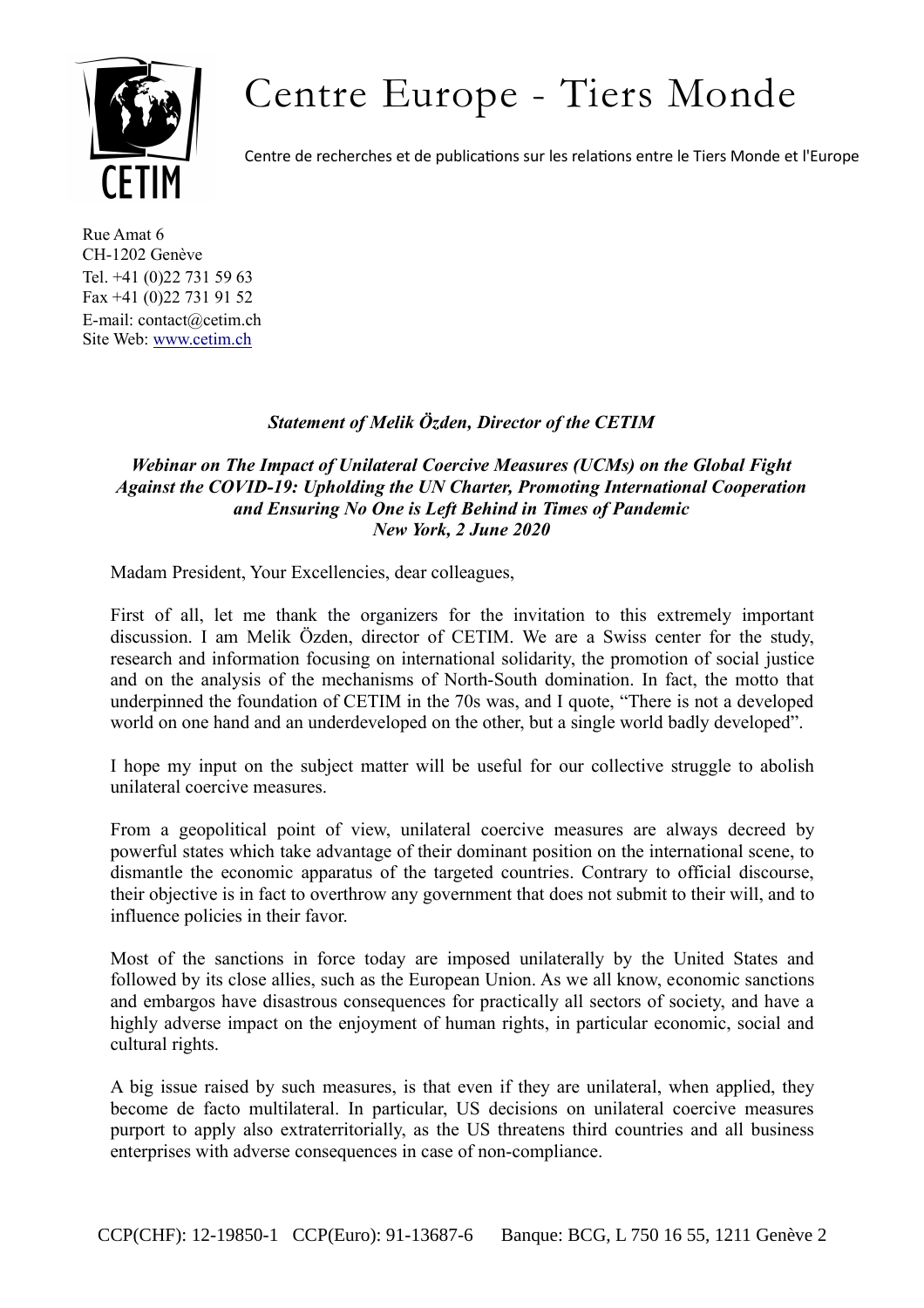Economic sanctions are clearly aimed at causing maximum suffering and harming the physical and moral integrity of the targeted populations. From a legal point of view, unilateral coercive measures also have adverse effects on the rule of law as they:

- 1. violate current international law, in particular international human rights and humanitarian law;
- 2. deny the right of people to self-determination and deprive them more often than not of their own means of subsistence;
- 3. violate the equal sovereignty of States and create a major obstacle for the targeted States to honor their human rights commitments towards their citizens;

In other words, illegal and illegitimate measures compel the States that are victims of such coercive measures, and the third States compelled to impose secondary sanctions, to violate human rights against their will.

What should and could be done in such a situation?

- First of all, the former and late Special Rapporteur on unilateral coercive measures called for the drafting of a UN Declaration on this issue, which, among many other measures, would reserve to the Security Council the exclusive right to impose such measures and calls for the early removal of all existing ones. I hereby call upon UN member States to follow this recommendation and advocate in this sense.
- Furthermore, the UN General Assembly could refer specific cases to the International Court of Justice for an advisory opinion. States victims of unilateral coercive measures and third States concerned could also refer the matter to this Court, as Iran did 2 years ago.
- States and theirs populations, victims of unilateral coercive measures, and third States concerned, individually or collectively, can submit complaints to the UN treaty bodies, for non-compliance with International Human Rights Law.

Moreover, as stated recently by Professor De Zayas, unilateral coercive measures entail civil and criminal responsibility, and as such, the International Criminal Court must condemn those practices as crimes against humanity under article 7 of the Rome Statute.

Additionally, individually and collectively, States could also take action at the national and regional levels. They can adopt national laws, such as "blocking statutes" and common positions in regional fora prohibiting unilateral coercive measures. They can also cooperate with States victims of unilateral coercive measures so as to loosen the stranglehold of the blockade and alleviate the suffering of the victimized populations. Solidarity acts taken by some States during the Corona crises provide examples to this effect.

Of course, it takes courage and political will on the part of States to show such solidarity. However, we are well aware that the success of these steps will not be enough in itself. The big question is how to ensure that the world's big powers respect the decisions of the UN bodies condemning unilateral coercive measures? As we all know, the United States is using and ignoring international law as it pleases. For some years now, the US have been attacking the international multilateral system, especially the UN and its special agencies with the aim to destroy it, because they are not under its total control. During the Pandemic, it has attacked the World Health Organization (WHO) and blocked the supply of medicines and medical equipment for the countries under unilateral coercive measures. This situation is highly problematic, not only for the public health policy but also for the promotion of international cooperation in good faith.